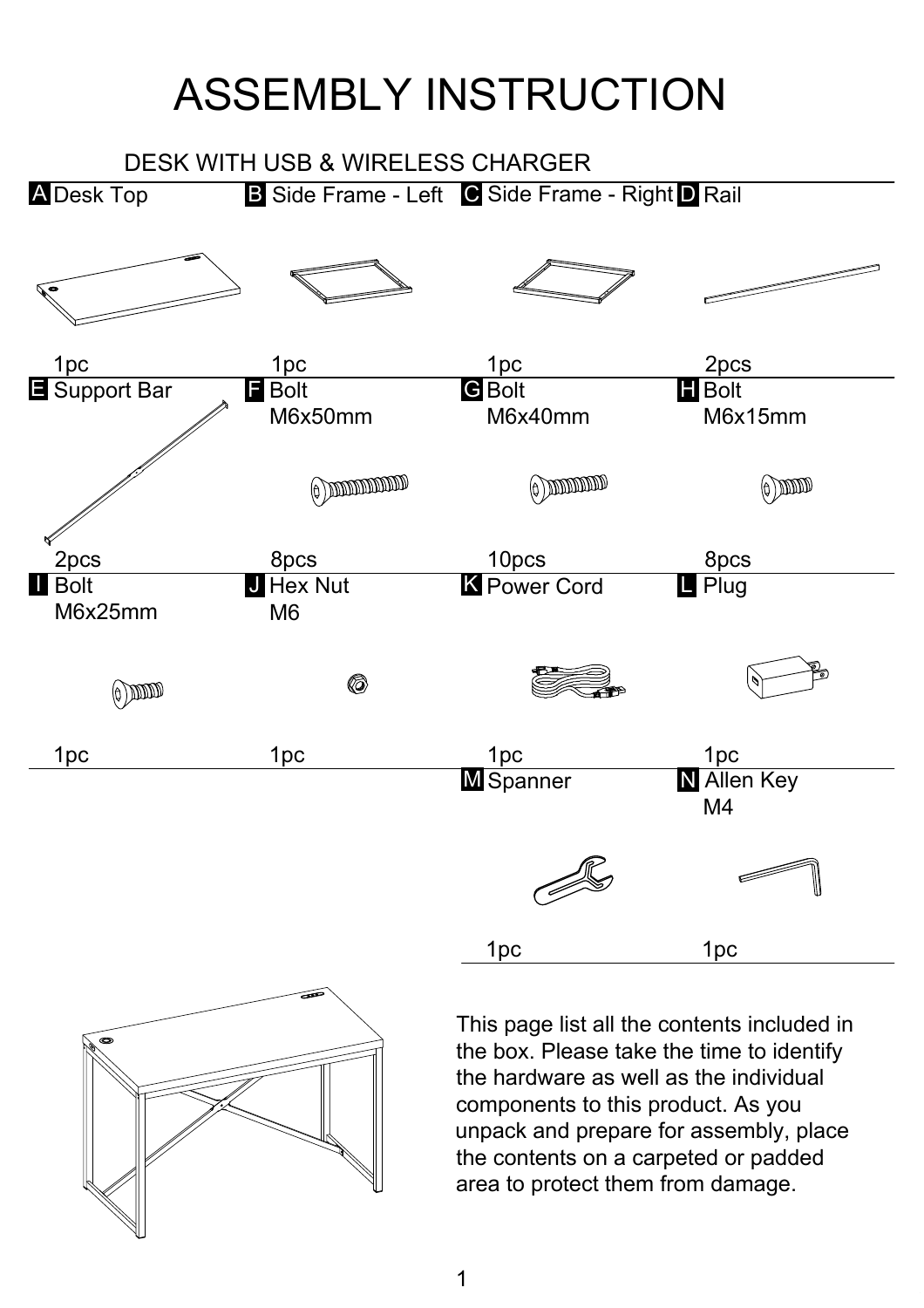1 Attach Side Frame - Left (B) & Side Frame - Right (C) to Rail (D), using Bolt (F) by Allen Key (N) as below shown.



2 First, attach Support Bar (E) to Side Frame - Left (B) & Side Frame - Right (C), using Bolt (H) by Allen Key (N) as below shown. Second, fix the center of Support Bar (E) with Bolt (I) & Hex Nut (J) by Allen Key and Spanner (M) in the same time as below shown.

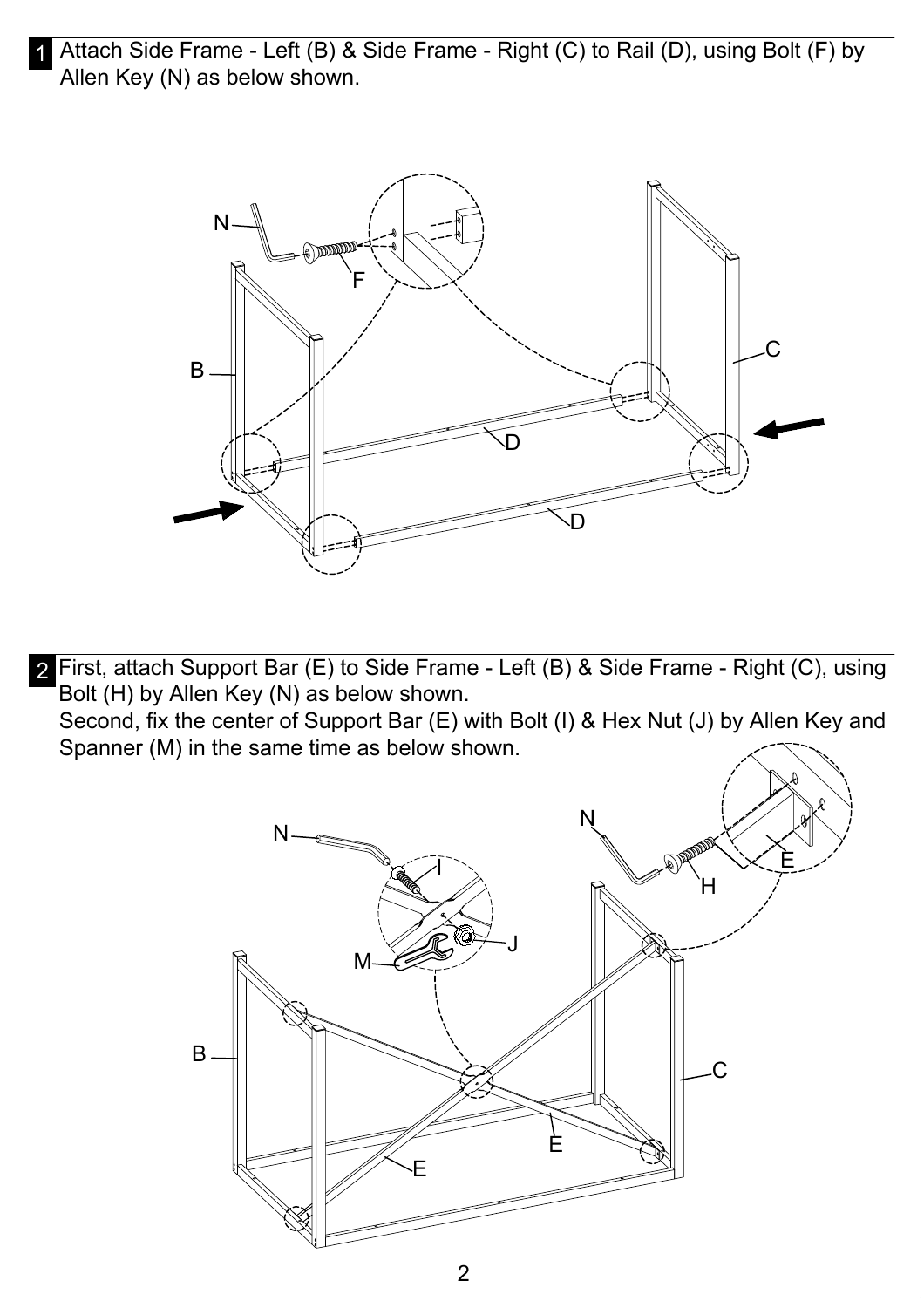3 Attach pre-assembled Side Frame - Left (B) & Side Frame - Right (C) and Rail (D) to Desk Top (A), using Bolt (G) by Allen Key (N) as below shown.



4 Insert one end of Power Cord (K) to the Left of Desk Top (A), and insert the other end of Power cord (K) to Plug (L), then connect the Plug (L) with electric outlet as below shown.



## **Cleaning & Care**

Treat surface with care. Surface is resistant to scratches but is not scratch resistant. Clean surfaces with a dry or damp soft cloth. Do not use abrasive cleaners. Hardware may loosen over time. Periodically check that all connections are tight.